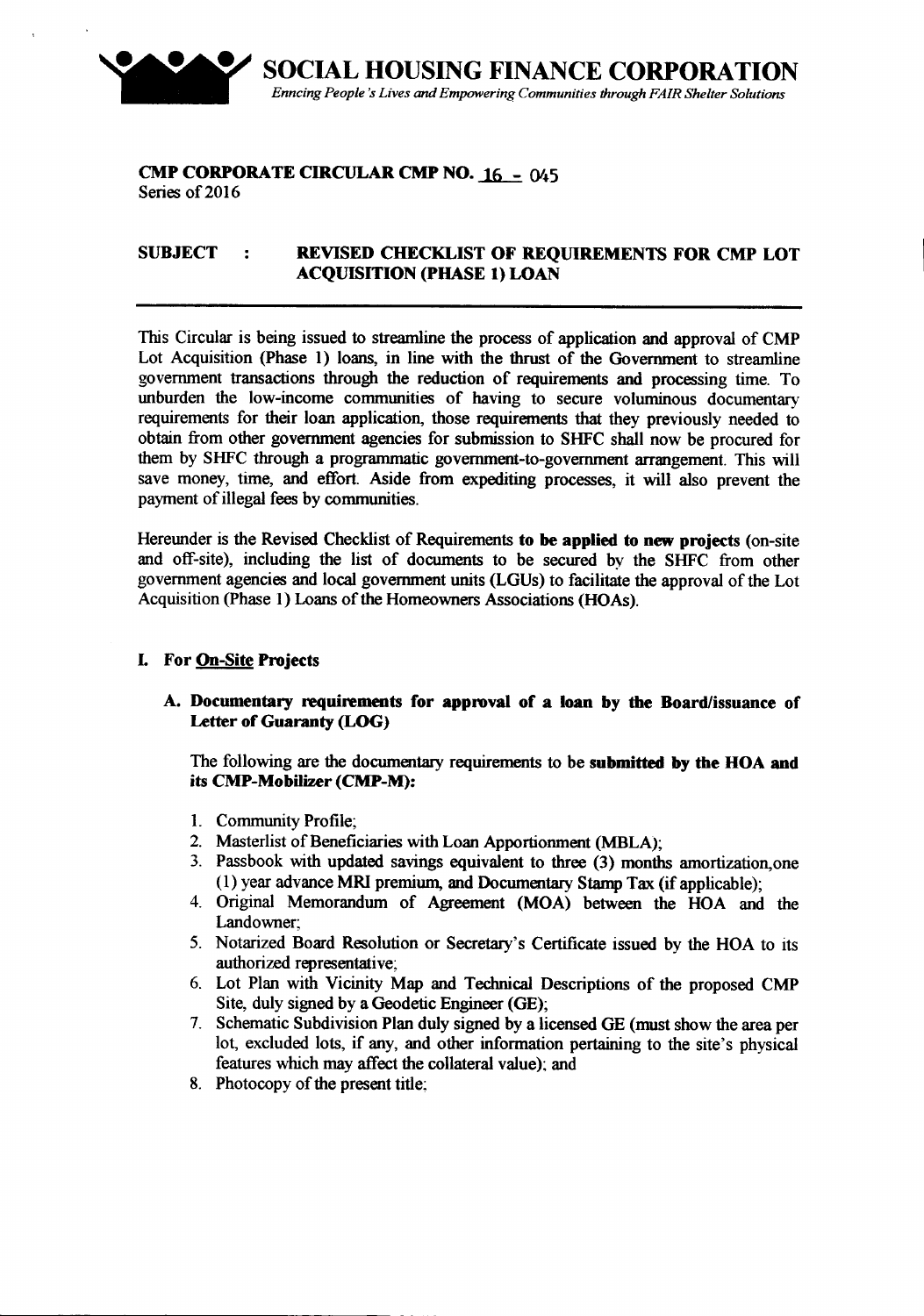9. One (1) Government-issued identification cards (ID) of the Landowners and their representatives;

## B. Documentary requirements for the release of the loan under an Accommodation **Mortgage**

The following are the documentary requirements to be submitted by the HONCMP-M:

- 1. Letter of Guaranty (LOG) with conformity of the Landowner;
- 2. Owner's duplicate copy of title with annotation of Real Estate Mortgage (REM);
- 3. Notarized Deed of Absolute Sale between the HOA and the Landowner:
- 4. Updated tax clearance or proof of payment of Real Property Tax (RPT);
- 5. Notarized Loan Agreement between the HOA and the SHFC;
- 6. Promissory Note of the HOA;
- 7. Lease Agreement between the HOA and the member-beneficiaries (MBs);
- 8. Notarized Deed of Assignment of Loan Proceeds by the HOA to the Landowner;
- 9. Notarized Deed of Assignment of the Lease Agreement by the HOA to the SHFC; and
- 10. Collection Agreement between the HOA and the SHFC.

In addition to the above documentary requirements, the HOA shall pay a cash deposit equivalent to three (3) months amortization, one (1) year advance Mortgage Redemption Insurance (MRI) premium, and Documentary Stamp Tax (if applicable).

#### II. For Off-Site Projects

### A. Documentary requirements for approval of a loan by the Board/issuance of Letter of Guaranty (LOG)

For projects under both Accommodation Mortgage and Usufruct, all documentary requirements listed under Section I.A shall be submitted by the HONCMP-M, including the following additional requirements:

- 1. Road Right of Way (RRW); and
- 2. Conceptual Plan for Phase 2 and 3 loan application

For projects under Usufruct, instead of the *Masterlist of Beneficiaries*, only a Listing of the Beneficiaries shall be required from the HONCMP-M.

### B. Documentary requirements for the release of the loan under an Accommodation **Mortgage**

The following are the documentary requirements to be submitted by the HONCMP-M:

- 1. Letter of Guaranty (LOG) with conformity of Landowner;
- 2. Owner's duplicate copy of title with annotation of Real Estate Mortgage (REM);
- 3. Notarized Deed of Absolute Sale between the HOA and the Landowner:
- 4. Updated tax clearance or proof of payment of Real Property Tax (RPT);
- 5. Notarized Loan Agreement between the HOA and the SHFC;
- 6. Promissory Note of the HOA;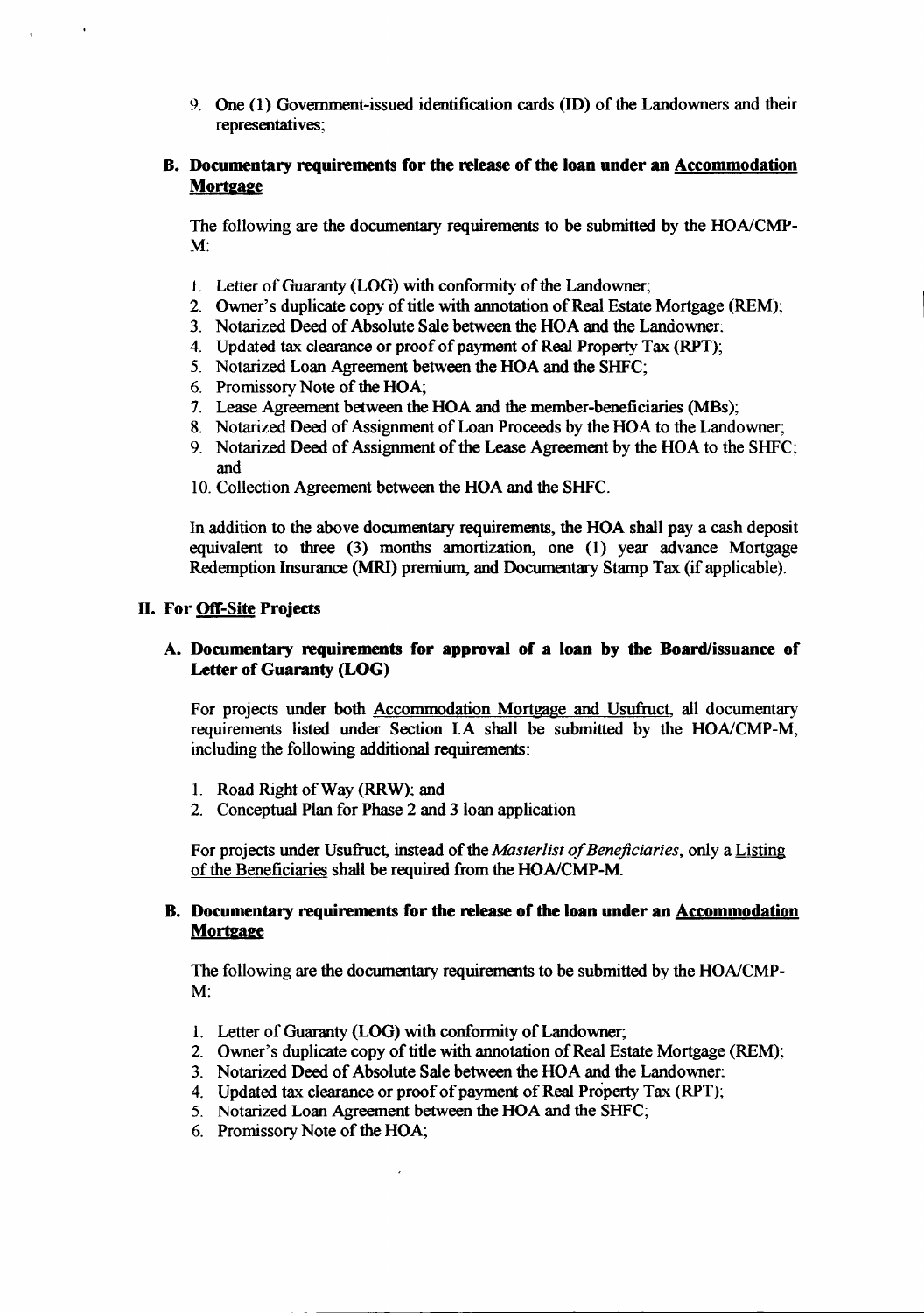- 7. Lease Agreement between the HOA and the MBs;
- 8. Notarized Deed of Assignment of Loan Proceeds by the HOA to the Landowner;
- 9. Notarized Deed of Assignment of the Lease Agreement by the HOA to the SHFC; and
- 10. Collection Agreement between the HOA and the SHFC

### c. Documentary requirements for the release of the loan under a Usufruct

The following are the documentary requirements to be submitted by the HOA/CMP-M:

- 1. Owner's duplicate of title;
- 2. Notarized Deed of Absolute Sale between the Landowner and SHFC;
- 3. Updated tax clearance or proof of payment of Real Property Tax (RPT); and
- 4. Usufruct Agreement between the HOA and the SHFC

## III. Documentary Requirements from the other Government Agencies and LGUs

The following are the documents to be secured by the SHFC from other Government Agencies and the LGUs:

## *From the Housing and Land Use Regulatory Board (HLURB):*

- 1. HLURB Certified copy of the Certificate of Registration. Articles of Incorporation, and By-Laws of the HOA
- 2. HLURB Certified copy of Updated General Information Sheet (GIS) of the HOA

*From the Bureau of Internal Revenue (BIR):* 

1. BIR Certificate of Registration of the HOA

*From the Registry of Deeds (RD):* 

- 1. CCV copies of present,  $1^{st}$  and  $2^{nd}$  back titles
- 2. CCV copy of the REM;
- 3. RD-certified copy of the Secretary's Certificate of the HOA; and
- 4. RD-certified copy of the SPA of the Landowner, if applicable

*From the Local Government Unit (LGU):*

- 1. Zoning Certificate;
- 2. LGU Certification on Site Suitability or Comprehensive Land Use Plan (CLUP); and
- 3. Preliminary Approval and Locational Clearance (PALC)

# *From the Mines and Geosciences Bureau (MGBJ and the Department of SCienceand Technology (POST)*

1. Hazard Maps